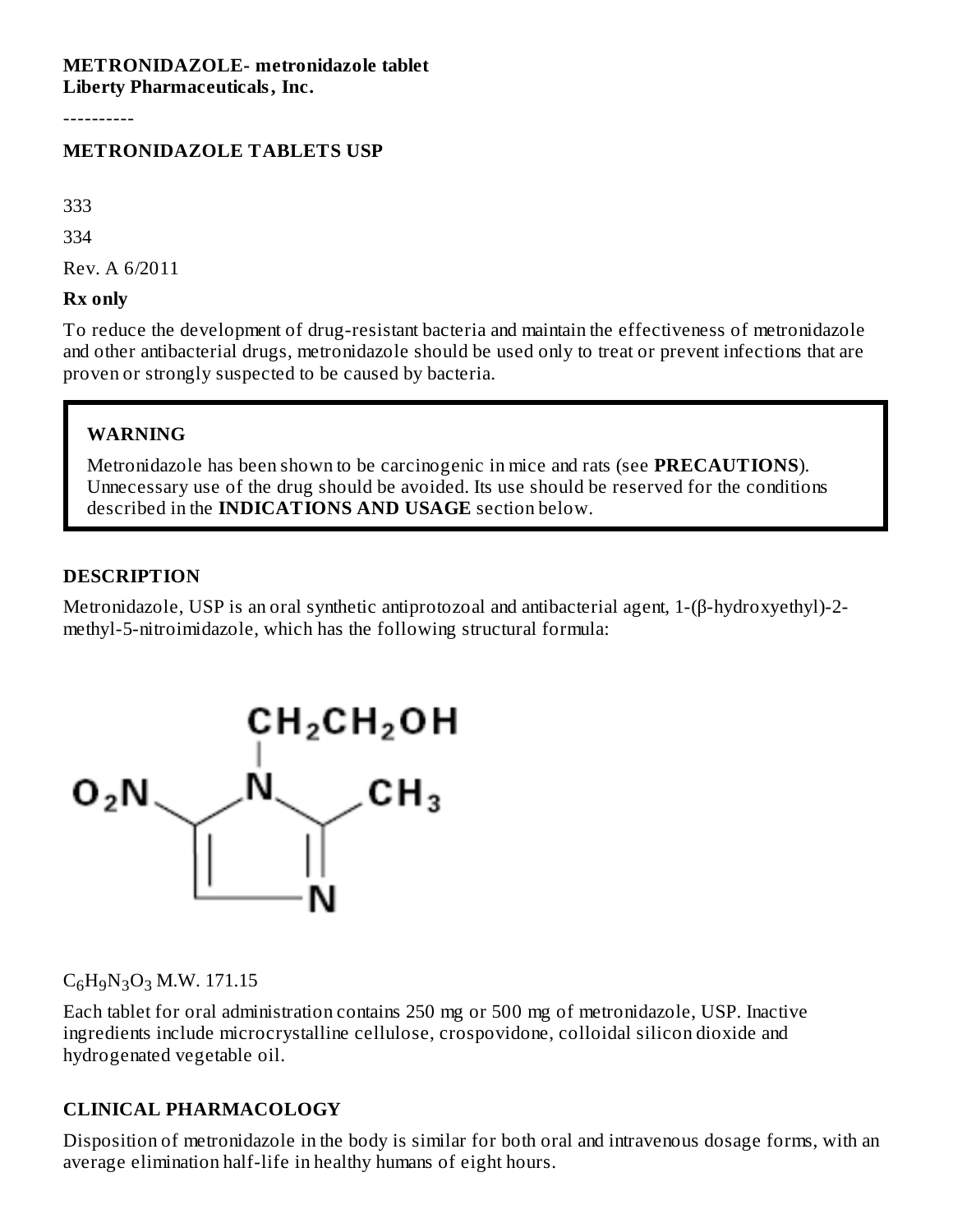The major route of elimination of metronidazole and its metabolites is via the urine (60 to 80% of the dose), with fecal excretion accounting for 6 to 15% of the dose. The metabolites that appear in the urine result primarily from side-chain oxidation [1-(β-hydroxyethyl)-2-hydroxymethyl-5-nitroimidazole and 2-methyl-5-nitroimidazole-1-yl-acetic acid] and glucuronide conjugation, with unchanged metronidazole accounting for approximately 20% of the total. Renal clearance of metronidazole is approximately 10  $mL/min/1.73 m<sup>2</sup>$ .

Metronidazole is the major component appearing in the plasma, with lesser quantities of the 2 hydroxymethyl metabolite also being present. Less than 20% of the circulating metronidazole is bound to plasma proteins. Both the parent compound and the metabolite possess *in vitro* bactericidal activity against most strains of anaerobic bacteria and *in vitro* trichomonacidal activity.

Metronidazole appears in cerebrospinal fluid, saliva, and human milk in concentrations similar to those found in plasma. Bactericidal concentrations of metronidazole have also been detected in pus from hepatic abscesses.

Following oral administration, metronidazole is well absorbed, with peak plasma concentrations occurring between one and two hours after administration.

Plasma concentrations of metronidazole are proportional to the administered dose. Oral administration of 250 mg, 500 mg, or 2,000 mg produced peak plasma concentrations of 6 mcg/mL, 12 mcg/mL, and 40 mcg/mL, respectively. Studies reveal no significant bioavailability differences between males and females; however, because of weight differences, the resulting plasma levels in males are generally lower.

Decreased renal function does not alter the single-dose pharmacokinetics of metronidazole. However, plasma clearance of metronidazole is decreased in patients with decreased liver function.

### **Microbiology**

Trichomonas vaginalis, Entamoeba histolytica

Metronidazole possesses direct trichomonacidal and amebacidal activity against *T. vaginalis* and *E. histolytica*. The *in vitro* minimal inhibitory concentration (MIC) for most strains of these organisms is 1 mcg/mL or less.

#### Anaerobic Bacteria

Metronidazole is active *in vitro* against most obligate anaerobes but does not appear to possess any clinically relevant activity against facultative anaerobes or obligate aerobes. Against susceptible organisms, metronidazole is generally bactericidal at concentrations equal to or slightly higher than the minimal inhibitory concentrations. Metronidazole has been shown to have *in vitro* and clinical activity against the following organisms:

Anaerobic gram-negative bacilli, including:

*Bacteroides* species including the *Bacteroides fragilis* group (*B. fragilis, B. distasonis, B.ovatus, B. thetaiotaomicron, B. vulgatus*)

*Fusobacterium* species

Anaerobic gram-positive bacilli, including:

*Clostridium* species and susceptible strains of *Eubacterium*

Anaerobic gram-positive cocci, including:

*Peptococcus niger*

*Peptostreptococcus* species

**Sus ceptibility Tests**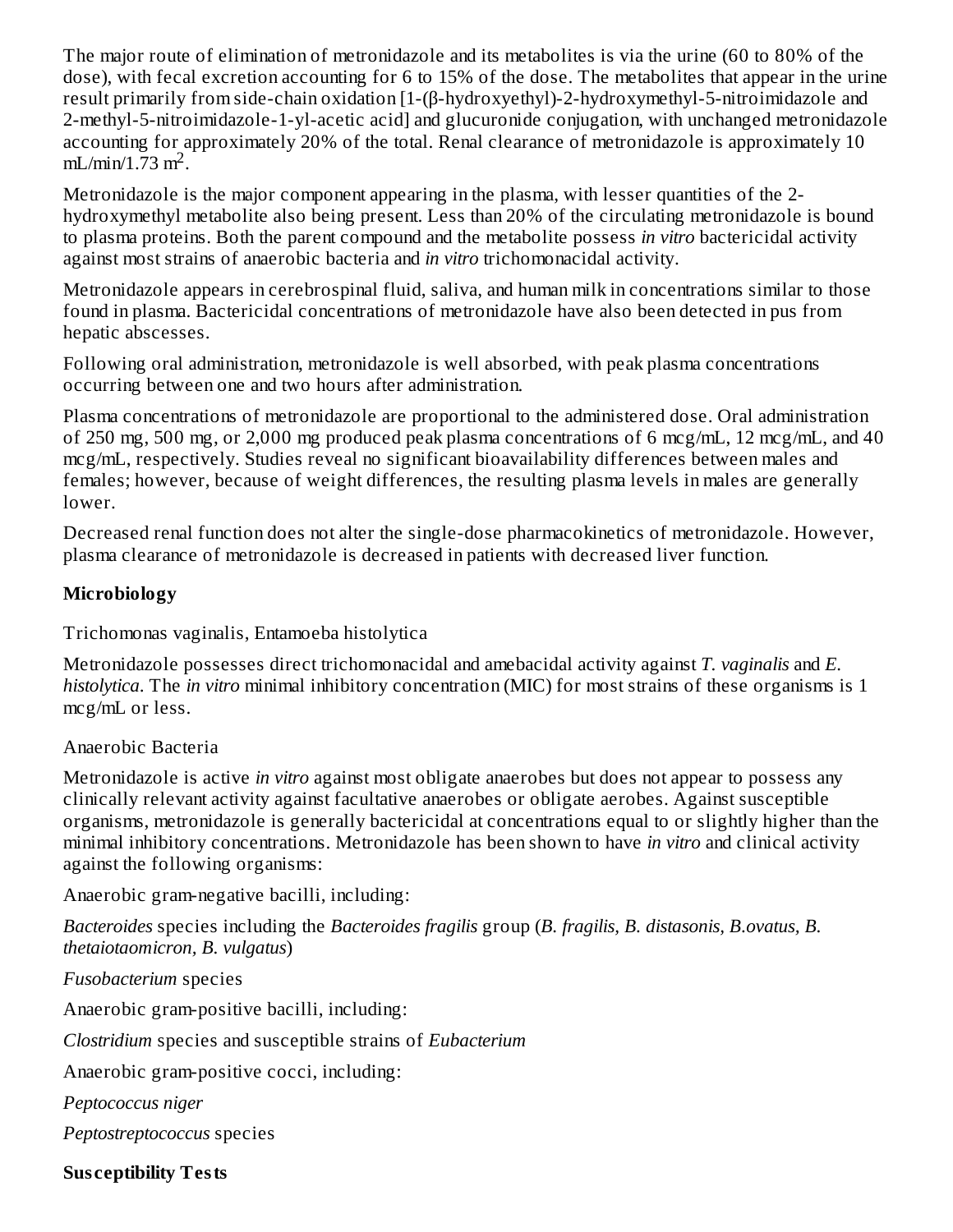Bacteriologic studies should be performed to determine the causative organisms and their susceptibility to metronidazole; however, the rapid, routine susceptibility testing of individual isolates of anaerobic bacteria is not always practical, and therapy may be started while awaiting these results.

Quantitative methods give the most precise estimates of susceptibility to antibacterial drugs. A standardized agar dilution method and a broth microdilution method are recommended.<sup>1</sup>

Control strains are recommended for standardized susceptibility testing. Each time the test is performed, one or more of the following strains should be included: *Clostridium perfringens* ATCC 13124, *Bacteroides fragilis* ATCC 25285, and *Bacteroides thetaiotaomicron* ATCC 29741. The mode metronidazole MICs for those three strains are reported to be 0.25, 0.25, and 0.5 mcg/mL, respectively.

A clinical laboratory is considered under acceptable control if the results of the control strains are within one doubling dilution of the mode MICs reported for metronidazole.

A bacterial isolate may be considered susceptible if the MIC value for metronidazole is not more than 16 mcg/mL. An organism is considered resistant if the MIC is greater than 16 mcg/mL. A report of "resistant" from the laboratory indicates that the infecting organism is not likely to respond to therapy.

### **INDICATIONS AND USAGE**

#### **Symptomatic Trichomoniasis**

Metronidazole, USP is indicated for the treatment of symptomatic trichomoniasis in females and males when the presence of the trichomonad has been confirmed by appropriate laboratory procedures (wet smears and/or cultures).

#### **Asymptomatic Trichomoniasis**

Metronidazole, USP is indicated in the treatment of asymptomatic females when the organism is associated with endocervicitis, cervicitis, or cervical erosion. Since there is evidence that presence of the trichomonad can interfere with accurate assessment of abnormal cytological smears, additional smears should be performed after eradication of the parasite.

### **Treatment of Asymptomatic Consorts**

*T. vaginalis* infection is a venereal disease. Therefore, asymptomatic sexual partners of treated patients should be treated simultaneously if the organism has been found to be present, in order to prevent reinfection of the partner. The decision as to whether to treat an asymptomatic male partner who has a negative culture or one for whom no culture has been attempted is an individual one. In making this decision, it should be noted that there is evidence that a woman may become reinfected if her consort is not treated. Also, since there can be considerable difficulty in isolating the organism from the asymptomatic male carrier, negative smears and cultures cannot be relied upon in this regard. In any event, the consort should be treated with metronidazole, USP in cases of reinfection.

#### **Amebiasis**

Metronidazole, USP is indicated in the treatment of acute intestinal amebiasis (amebic dysentery) and amebic liver abscess. In amebic liver abscess, metronidazole, USP therapy does not obviate the need for aspiration or drainage of pus.

### **Anaerobic Bacterial Infections**

Metronidazole, USP is indicated in the treatment of serious infections caused by susceptible anaerobic bacteria. Indicated surgical procedures should be performed in conjunction with metronidazole, USP therapy. In a mixed aerobic and anaerobic infection, antimicrobials appropriate for the treatment of the aerobic infection should be used in addition to metronidazole, USP.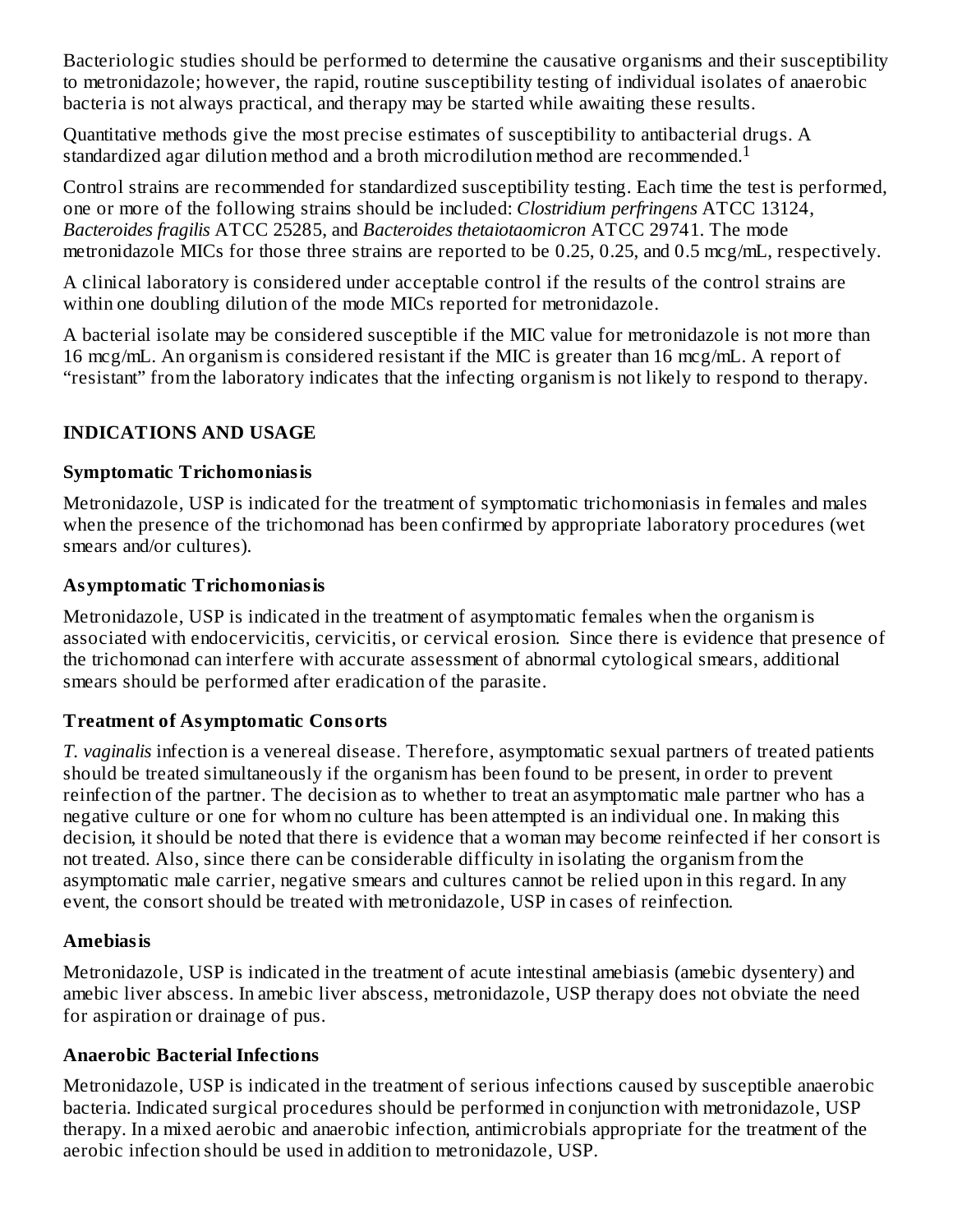In the treatment of most serious anaerobic infections, the intravenous form of metronidazole, USP is usually administered initially. This may be followed by oral therapy with metronidazole, USP at the discretion of the physician.

INTRA-ABDOMINAL INFECTIONS, including peritonitis, intra-abdominal abscess, and liver abscess, caused by *Bacteroides* species including the *B. fragilis* group (*B. fragilis,B. distasonis, B. ovatus, B. thetaiotaomicron, B. vulgatus*), *Clostridium* species, *Eubacterium* species, *Peptococcus niger,* and *Peptostreptococcus* species.

SKIN AND SKIN STRUCTURE INFECTIONS caused by *Bacteroides* species including the *B. fragilis* group, *Clostridium* species, *Peptococcus niger, Peptostreptococcus* species, and *Fusobacterium* species.

GYNECOLOGIC INFECTIONS, including endometritis, endomyometritis, tubo-ovarian abscess, and postsurgical vaginal cuff infection, caused by *Bacteroides* species including the *B.fragilis* group, *Clostridium* species, *Peptococcus niger,* and *Peptostreptococcus* species.

BACTERIAL SEPTICEMIA caused by *Bacteroides* species including the *B. fragilis* group, and *Clostridium* species.

BONE AND JOINT INFECTIONS, as adjunctive therapy, caused by *Bacteroides* species including the *B. fragilis* group.

CENTRAL NERVOUS SYSTEM (CNS) INFECTIONS, including meningitis and brain abscess, caused by *Bacteroides* species including the *B. fragilis* group.

LOWER RESPIRATORY TRACT INFECTIONS, including pneumonia, empyema, and lung abscess, caused by *Bacteroides* species including the *B. fragilis* group.

ENDOCARDITIS caused by *Bacteroides* species including the *B. fragilis* group.

To reduce the development of drug-resistant bacteria and maintain the effectiveness of metronidazole, USP and other antibacterial drugs, metronidazole, USP should be used only to treat or prevent infections that are proven or strongly suspected to be caused by susceptible bacteria. When culture and susceptibility information are available, they should be considered in selecting or modifying antibacterial therapy. In the absence of such data, local epidemiology and susceptibility patterns may contribute to the empiric selection of therapy.

### **CONTRAINDICATIONS**

Metronidazole is contraindicated in patients with a prior history of hypersensitivity to metronidazole or other nitroimidazole derivatives.

In patients with trichomoniasis, metronidazole is contraindicated during the first trimester of pregnancy (see **WARNINGS**).

### **WARNINGS**

### **Central and Peripheral Nervous System Effects**

Convulsive seizures, encephalopathy, aseptic meningitis, optic and peripheral neuropathy, the latter characterized mainly by numbness or paresthesia of an extremity, have been reported in patients treated with metronidazole. The appearance of abnormal neurologic signs demands the prompt discontinuation of metronidazole therapy. Metronidazole should be administered with caution to patients with central nervous system diseases.

### **PRECAUTIONS**

**General**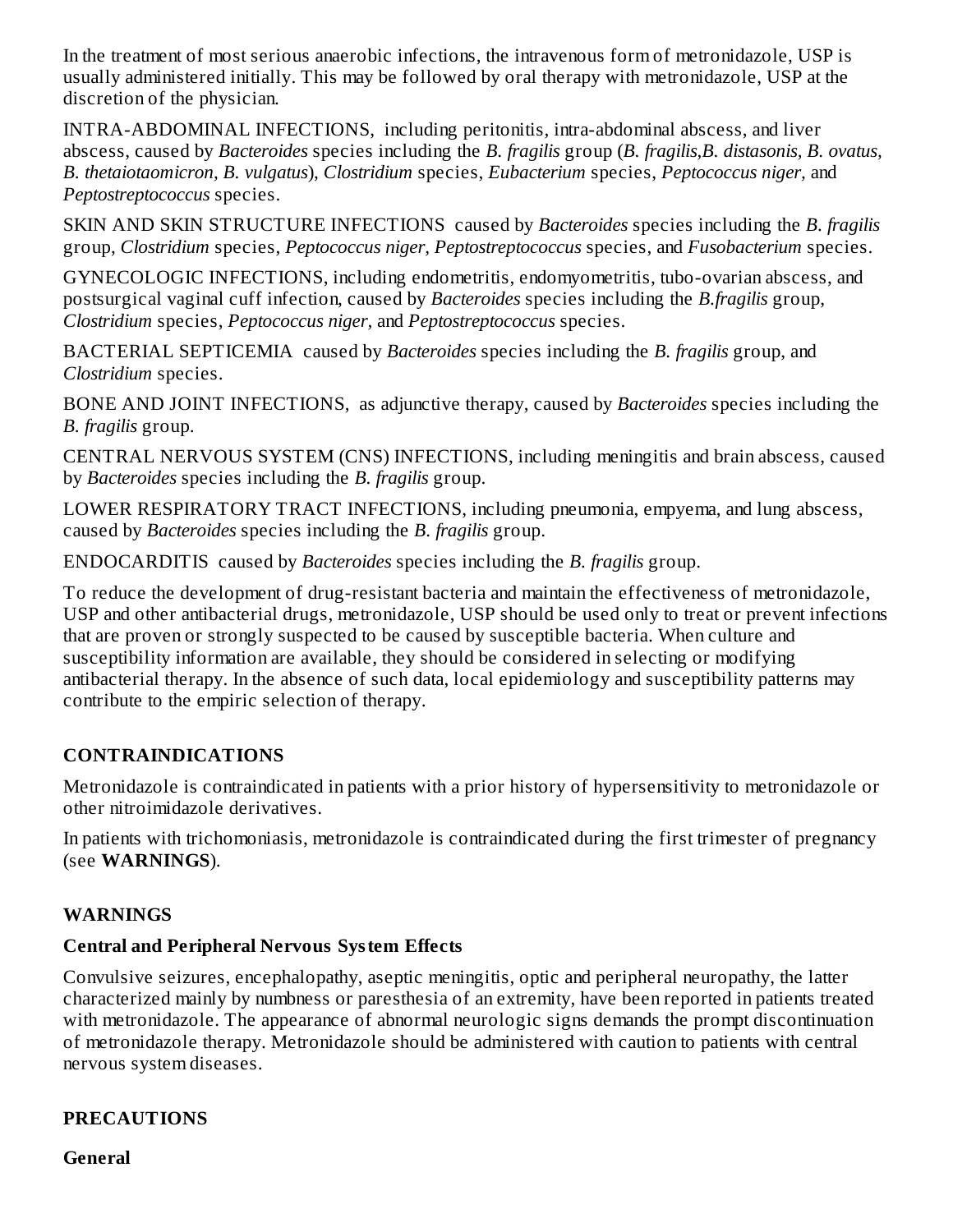Patients with severe hepatic disease metabolize metronidazole slowly, with resultant accumulation of metronidazole and its metabolites in the plasma. Accordingly, for such patients, doses below those usually recommended should be administered cautiously.

Known or previously unrecognized candidiasis may present more prominent symptoms during therapy with metronidazole and requires treatment with a candidacidal agent.

Prescribing metronidazole in the absence of a proven or strongly suspected bacterial infection or a prophylactic indication is unlikely to provide benefit to the patient and increases the risk of the development of drug-resistant bacteria.

#### **Information for Patients**

Alcoholic beverages should be avoided while taking metronidazole and for at least one day afterward (see **Drug Interactions**).

Patients should be counseled that antibacterial drugs including metronidazole should only be used to treat bacterial infections. They do not treat viral infections (e.g., the common cold). When metronidazole is prescribed to treat a bacterial infection, patients should be told that although it is common to feel better early in the course of therapy, the medication should be taken exactly as directed. Skipping doses or not completing the full course of therapy may (1) decrease the effectiveness of the immediate treatment and (2) increase the likelihood that bacteria will develop resistance and will not be treatable by metronidazole or other antibacterial drugs in the future.

## **Laboratory Tests**

Metronidazole is a nitroimidazole and should be used with caution in patients with evidence of or history of blood dyscrasia. A mild leukopenia has been observed during its administration; however, no persistent hematologic abnormalities attributable to metronidazole have been observed in clinical studies. Total and differential leukocyte counts are recommended before and after therapy for trichomoniasis and amebiasis, especially if a second course of therapy is necessary, and before and after therapy for anaerobic infections.

### **Drug Interactions**

Metronidazole has been reported to potentiate the anticoagulant effect of warfarin and other oral coumarin anticoagulants, resulting in a prolongation of prothrombin time. This possible drug interaction should be considered when metronidazole is prescribed for patients on this type of anticoagulant therapy.

The simultaneous administration of drugs that induce microsomal liver enzymes, such as phenytoin or phenobarbital, may accelerate the elimination of metronidazole, resulting in reduced plasma levels; impaired clearance of phenytoin has also been reported.

The simultaneous administration of drugs that decrease microsomal liver enzyme activity, such as cimetidine, may prolong the half-life and decrease plasma clearance of metronidazole. In patients stabilized on relatively high doses of lithium, short-term metronidazole therapy has been associated with elevation of serum lithium, and in a few cases, signs of lithium toxicity. Serum lithium and serum creatinine levels should be obtained several days after beginning metronidazole to detect any increase that may precede clinical symptoms of lithium intoxication.

Alcoholic beverages should not be consumed during metronidazole therapy and for at least one day afterward because abdominal cramps, nausea, vomiting, headaches, and flushing may occur.

Psychotic reactions have been reported in alcoholic patients who are using metronidazole and disulfiram concurrently. Metronidazole should not be given to patients who have taken disulfiram within the last two weeks.

### **Drug/Laboratory Test Interactions**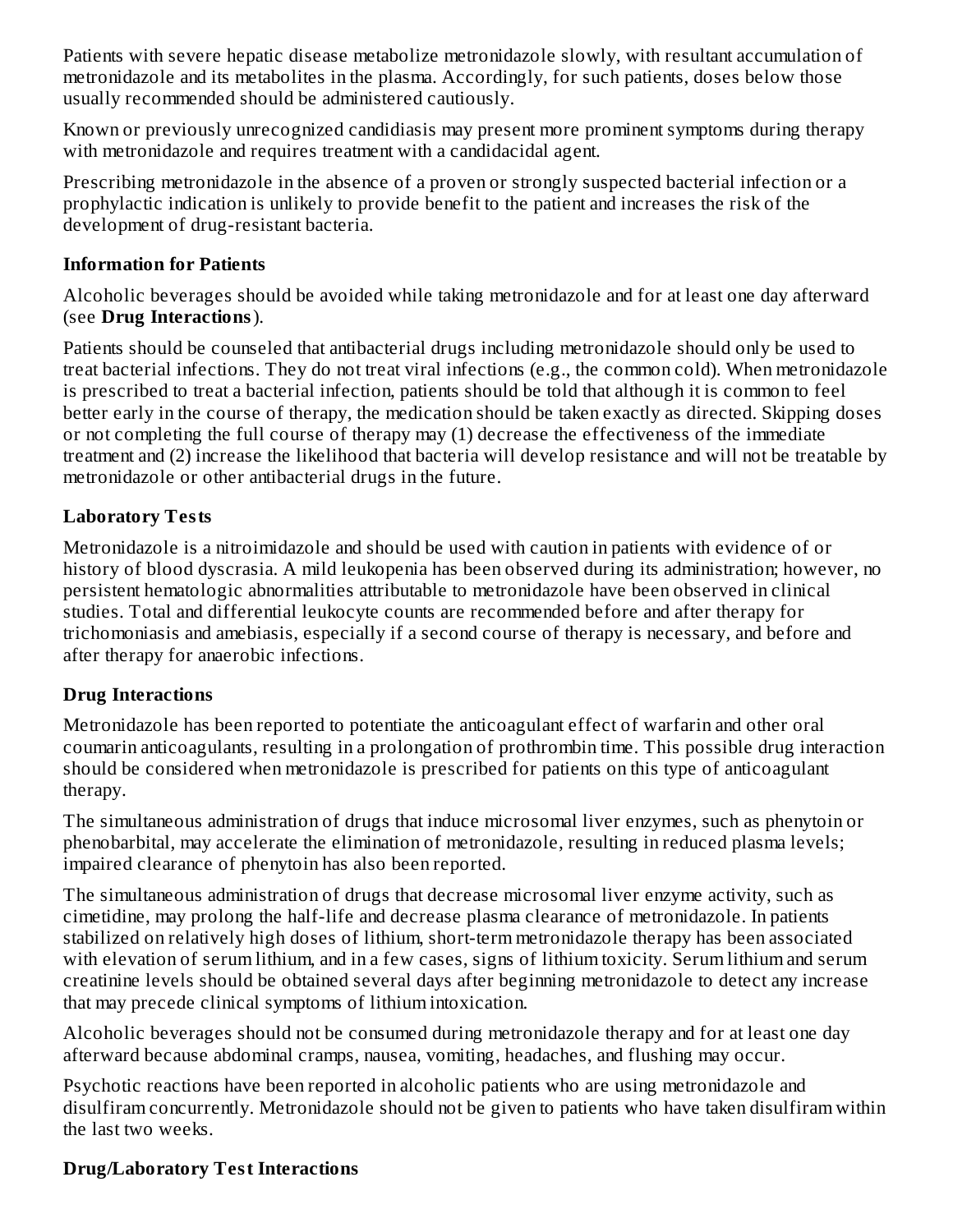Metronidazole may interfere with certain types of determinations of serum chemistry values, such as aspartate aminotransferase (AST, SGOT), alanine aminotransferase (ALT, SGPT), lactate dehydrogenase (LDH), triglycerides, and hexokinase glucose. Values of zero may be observed. All of the assays in which interference has been reported involve enzymatic coupling of the assay to oxidation-reduction of nicotinamide adenine dinucleotide ( $NAD^+\equiv NADH$ ). Interference is due to the similarity in absorbance peaks of NADH (340 nm) and metronidazole (322 nm) at pH 7.

## **Carcinogenesis, Mutagenesis, Impairment of Fertility**

Metronidazole has shown evidence of carcinogenic activity in a number of studies involving chronic, oral administration in mice and rats.

Prominent among the effects in the mouse was the promotion of pulmonary tumorigenesis. This has been observed in all six reported studies in that species, including one study in which the animals were dosed on an intermittent schedule (administration during every fourth week only). At very high dose levels (approx. 500 mg/kg/day which is approximately 33 times the most frequently recommended human dose for a 50 kg adult based on mg/kg body weight) there was a statistically significant increase in the incidence of malignant liver tumors in males. Also, the published results of one of the mouse studies indicate an increase in the incidence of malignant lymphomas as well as pulmonary neoplasms associated with lifetime feeding of the drug. All these effects are statistically significant.

Several long-term, oral-dosing studies in the rat have been completed. There were statistically significant increases in the incidence of various neoplasms, particularly in mammary and hepatic tumors, among female rats administered metronidazole over those noted in the concurrent female control groups.

Two lifetime tumorigenicity studies in hamsters have been performed and reported to be negative.

Although metronidazole has shown mutagenic activity in a number of *in vitro* assay systems, studies in mammals (*in vivo*) have failed to demonstrate a potential for genetic damage.

Fertility studies have been performed in mice at doses up to six times the maximum recommended human dose based on mg/m<sup>2</sup> and have revealed no evidence of impaired fertility.

## **Pregnancy**

Teratogenic Effects

### *Pregnancy Category B*

Metronidazole crosses the placental barrier and enters the fetal circulation rapidly. Reproduction studies have been performed in rats at doses up to five times the human dose and have revealed no evidence of impaired fertility or harm to the fetus due to metronidazole. No fetotoxicity was observed when metronidazole was administered orally to pregnant mice at 20 mg/kg/day, approximately one and a half times the most frequently recommended human dose (750 mg/day) based on mg/kg body weight; however in a single small study where the drug was administered intraperitoneally, some intrauterine deaths were observed. The relationship of these findings to the drug is unknown. There are, however, no adequate and well-controlled studies in pregnant women. Because animal reproduction studies are not always predictive of human response, and because metronidazole is a carcinogen in rodents, this drug should be used during pregnancy only if clearly needed.

Use of metronidazole for trichomoniasis during pregnancy should be restricted to those in whom alternative treatment has been inadequate. Use of metronidazole for trichomoniasis in pregnancy should be carefully evaluated because metronidazole crosses the placental barrier and its effects on the human fetal organogenesis are not known (see above).

## **Nursing Mothers**

Because of the potential for tumorigenicity, shown for metronidazole in mouse and rat studies, a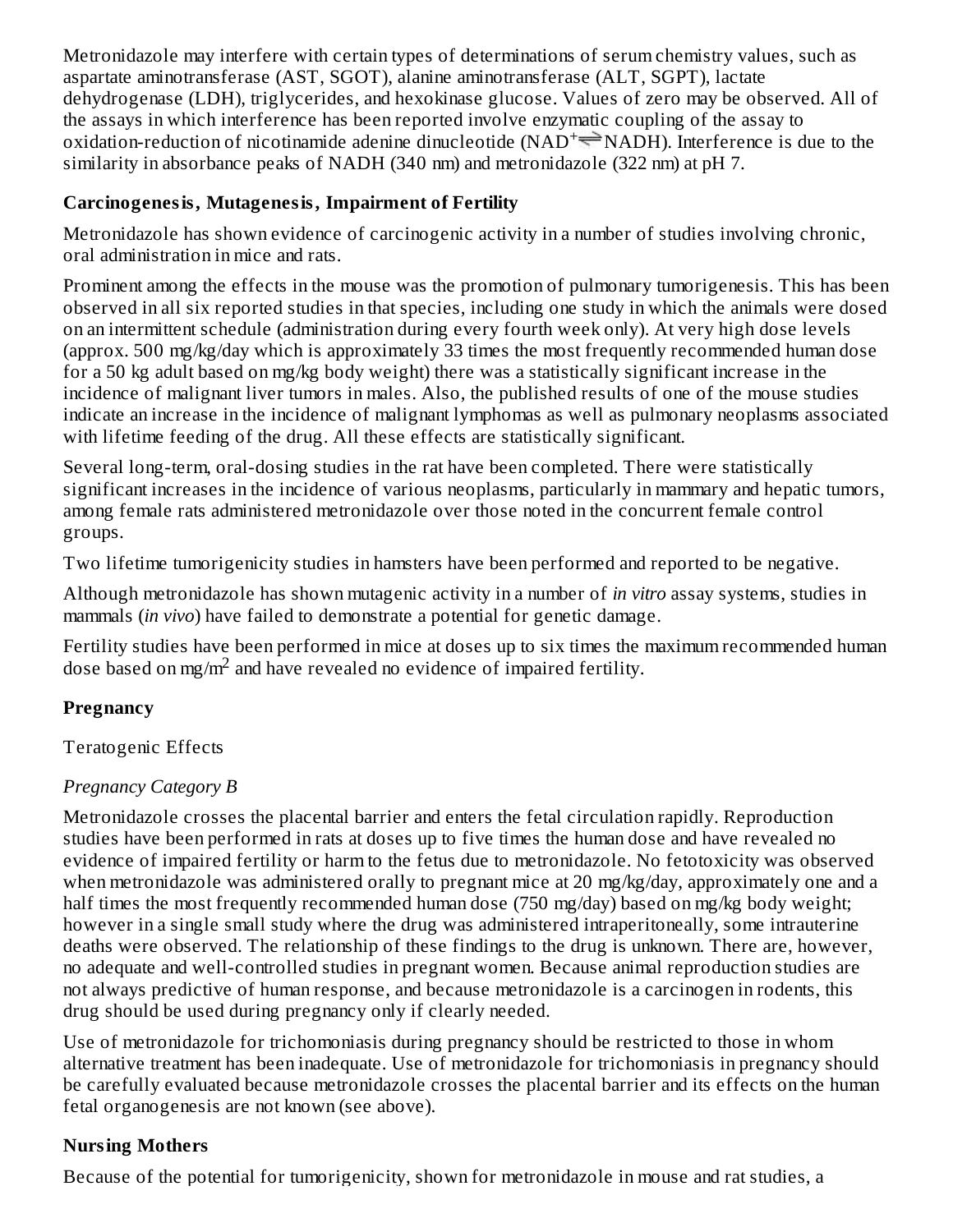decision should be made whether to discontinue nursing or to discontinue the drug, taking into account the importance of the drug to the mother. Metronidazole is secreted in human milk in concentrations similar to those found in plasma.

#### **Geriatric Us e**

Decreased renal function does not alter the single-dose pharmacokinetics of metronidazole. However, plasma clearance of metronidazole is decreased in patients with decreased liver function. Therefore, in elderly patients, monitoring of serum levels may be necessary to adjust the metronidazole dosage accordingly.

#### **Pediatric Us e**

Safety and effectiveness in pediatric patients have not been established, except for the treatment of amebiasis.

### **ADVERSE REACTIONS**

The most serious adverse reactions reported in patients treated with metronidazole have been convulsive seizures, encephalopathy, aseptic meningitis, optic and peripheral neuropathy, the latter characterized mainly by numbness or paresthesia of an extremity. Since persistent peripheral neuropathy has been reported in some patients receiving prolonged administration of metronidazole, patients should be specifically warned about these reactions and should be told to stop the drug and report immediately to their physicians if any neurologic symptoms occur.

The most common adverse reactions reported have been referable to the gastrointestinal tract, particularly nausea reported by about 12% of patients, sometimes accompanied by headache, anorexia, and occasionally vomiting; diarrhea; epigastric distress; and abdominal cramping. Constipation has also been reported.

The following reactions have also been reported during treatment with metronidazole:

Mouth: A sharp, unpleasant metallic taste is not unusual. Furry tongue, glossitis, and stomatitis have occurred; these may be associated with a sudden overgrowth of *Candida* which may occur during therapy.

Hematopoietic: Reversible neutropenia (leukopenia); rarely, reversible thrombocytopenia.

Cardiovascular: Flattening of the T-wave may be seen in electrocardiographic tracings.

Central Nervous System: Encephalopathy, aseptic meningitis, convulsive seizures, optic neuropathy, peripheral neuropathy, dizziness, vertigo, incoordination, ataxia, confusion, dysarthria, irritability, depression, weakness, and insomnia.

Hypersensitivity: Urticaria, erythematous rash, Stevens-Johnson Syndrome, toxic epidermal necrolysis, flushing, nasal congestion, dryness of the mouth (or vagina or vulva), and fever.

Renal: Dysuria, cystitis, polyuria, incontinence, and a sense of pelvic pressure. Instances of darkened urine have been reported by approximately one patient in 100,000. Although the pigment which is probably responsible for this phenomenon has not been positively identified, it is almost certainly a metabolite of metronidazole and seems to have no clinical significance.

Other: Proliferation of *Candida* in the vagina, dyspareunia, decrease of libido, proctitis, and fleeting joint pains sometimes resembling "serum sickness." If patients receiving metronidazole drink alcoholic beverages, they may experience abdominal distress, nausea, vomiting, flushing, or headache. A modification of the taste of alcoholic beverages has also been reported. Rare cases of pancreatitis, which generally abated on withdrawal of the drug, have been reported.

Crohn's disease patients are known to have an increased incidence of gastrointestinal and certain extraintestinal cancers. There have been some reports in the medical literature of breast and colon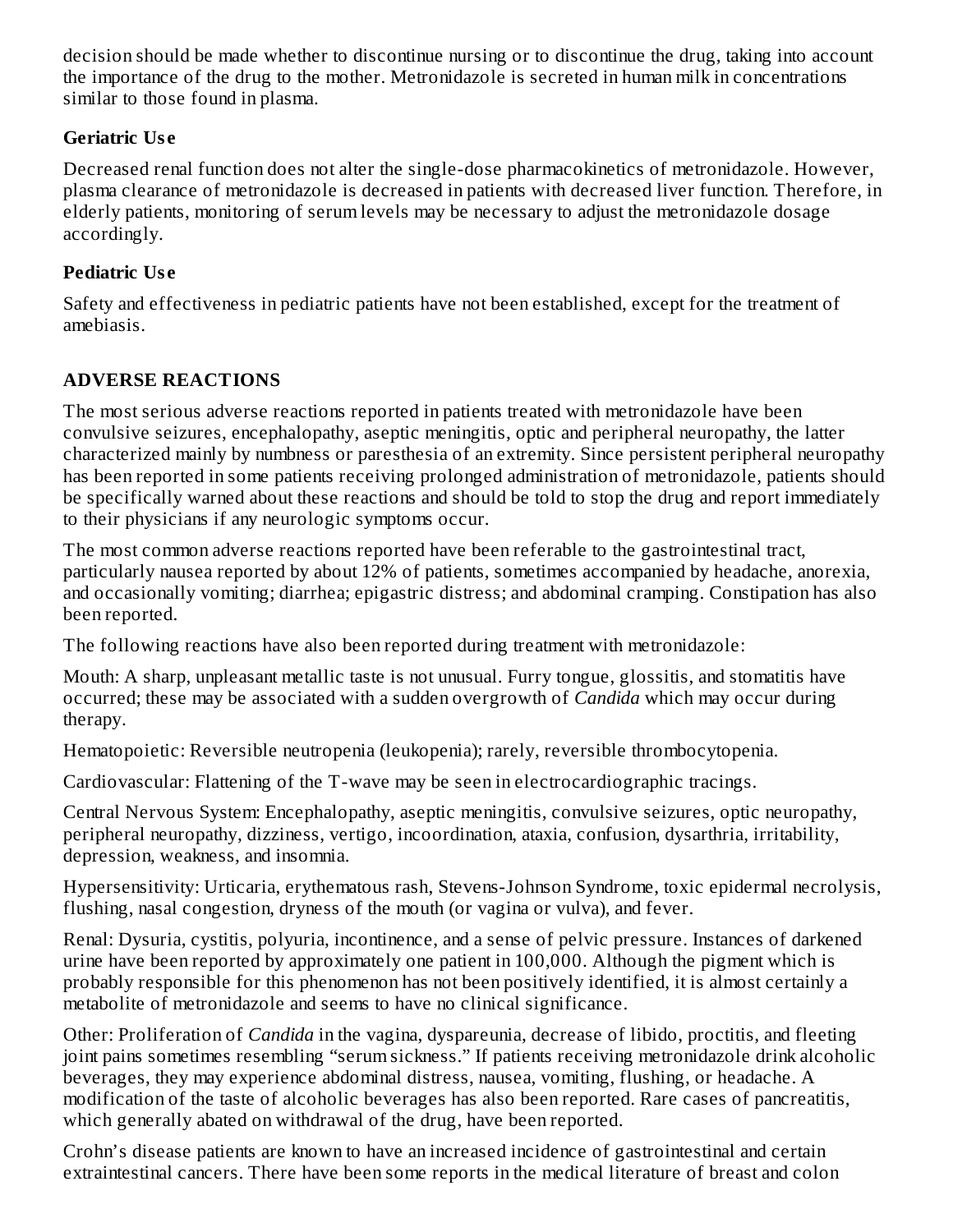cancer in Crohn's disease patients who have been treated with metronidazole at high doses for extended periods of time. A cause and effect relationship has not been established. Crohn's disease is not an approved indication for metronidazole.

### **OVERDOSAGE**

Single oral doses of metronidazole, up to 15 g, have been reported in suicide attempts and accidental overdoses. Symptoms reported include nausea, vomiting, and ataxia.

Oral metronidazole has been studied as a radiation sensitizer in the treatment of malignant tumors. Neurotoxic effects, including seizures and peripheral neuropathy, have been reported after 5 to 7 days of doses of 6 to 10.4 g every other day.

### **Treatment**

There is no specific antidote for metronidazole overdose; therefore, management

of the patient should consist of symptomatic and supportive therapy.

### **DOSAGE AND ADMINISTRATION**

In elderly patients, the pharmacokinetics of metronidazole may be altered, and, therefore, monitoring of serum levels may be necessary to adjust the metronidazole dosage accordingly.

#### **Trichomoniasis**

In the Female

#### *One-day treatment*

Two grams of metronidazole, given either as a single-dose or in two divided doses of one gram each given in the same day.

### *Seven-day course of treatment*

250 mg three times daily for seven consecutive days.

There is some indication from controlled comparative studies that cure rates as determined by vaginal smears, signs and symptoms, may be higher after a seven-day course of treatment than after a one-day treatment regimen.

The dosage regimen should be individualized. Single-dose treatment can assure compliance, especially if administered under supervision, in those patients who cannot be relied on to continue the seven-day regimen. A seven-day course of treatment may minimize reinfection by protecting the patient long enough for the sexual contacts to obtain appropriate treatment. Further, some patients may tolerate one treatment regimen better than the other.

Pregnant patients should not be treated during the first trimester (see **CONTRAINDICATIONS**). In pregnant patients in whom alternative treatment has been inadequate, the one-day course of therapy should not be used, as it results in higher serum levels which can reach the fetal circulation (see **PRECAUTIONS, Pregnancy**).

When repeat courses of the drug are required, it is recommended that an interval of four to six weeks elapse between courses and that the presence of the trichomonad be reconfirmed by appropriate laboratory measures. Total and differential leukocyte counts should be made before and after retreatment.

In the Male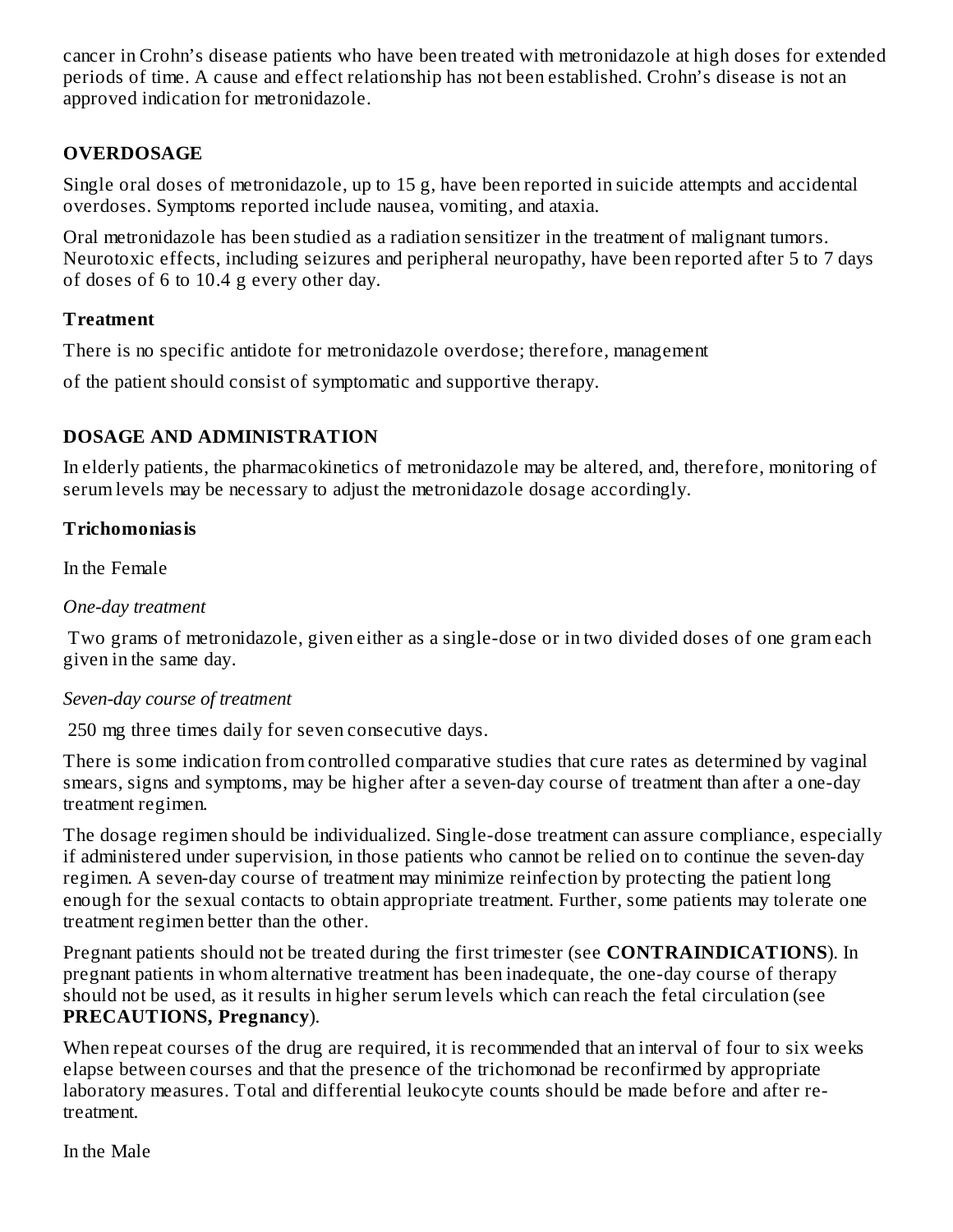Treatment should be individualized as for the female.

### **Amebiasis**

**Adults** 

*For acute intestinal amebiasis (acute amebic dysentery)*

750 mg orally three times daily for 5 to 10 days.

*For amebic liver abscess*

500 mg or 750 mg orally three times daily for 5 to 10 days.

Pediatric Patients

35 to 50 mg/kg/24 hours, divided into three doses, orally for 10 days.

# **Anaerobic Bacterial Infections**

In the treatment of most serious anaerobic infections, the intravenous form of metronidazole is usually administered initially.

The usual adult oral dosage is 7.5 mg/kg every six hours (approx. 500 mg for a 70-kg adult). A maximum of 4 g should not be exceeded during a 24-hour period.

The usual duration of therapy is 7 to 10 days; however, infections of the bone and joint, lower respiratory tract, and endocardium may require longer treatment.

Patients with severe hepatic disease metabolize metronidazole slowly, with resultant accumulation of metronidazole and its metabolites in the plasma. Accordingly, for such patients, doses below those usually recommended should be administered cautiously. Close monitoring of plasma metronidazole levels $^2$  and toxicity is recommended.

The dose of metronidazole should not be specifically reduced in anuric patients since accumulated metabolites may be rapidly removed by dialysis.

# **HOW SUPPLIED**

Metronidazole tablets USP are available as follows:

250 mg - White, round, convex tablets debossed "**PLIVA 333**" on one side and unscored on the other side. Available in bottles of 28.

500 mg - White, oblong, convex tablets debossed "**PLIVA 334**" on one side and unscored on the other side. Available in bottles of 14.

## **Storage and Stability**

Store at 20° to 25°C (68° to 77°F) [See USP Controlled Room Temperature].

## **PROTECT FROM LIGHT**

Dispense in a tight, light-resistant container as defined in the USP, with a child-resistant closure (as required).

\_\_\_\_\_\_\_\_\_\_\_\_\_\_\_\_\_\_\_\_\_\_\_\_\_\_\_\_\_\_\_\_\_\_\_\_\_\_\_\_\_\_\_\_\_\_\_\_\_\_\_\_\_\_\_\_\_\_\_\_\_\_\_\_\_\_\_\_\_\_\_\_\_\_\_\_\_\_

KEEP THIS AND ALL MEDICATIONS OUT OF THE REACH OF CHILDREN.

1. Proposed standard: PSM-11-Proposed Reference Dilution Procedure for Antimicrobic Susceptibility Testing of Anaerobic Bacteria, National Committee for Clinical Laboratory Standards; and Sutter, et al.: Collaborative Evaluation of a Proposed Reference Dilution Method of Susceptibility Testing of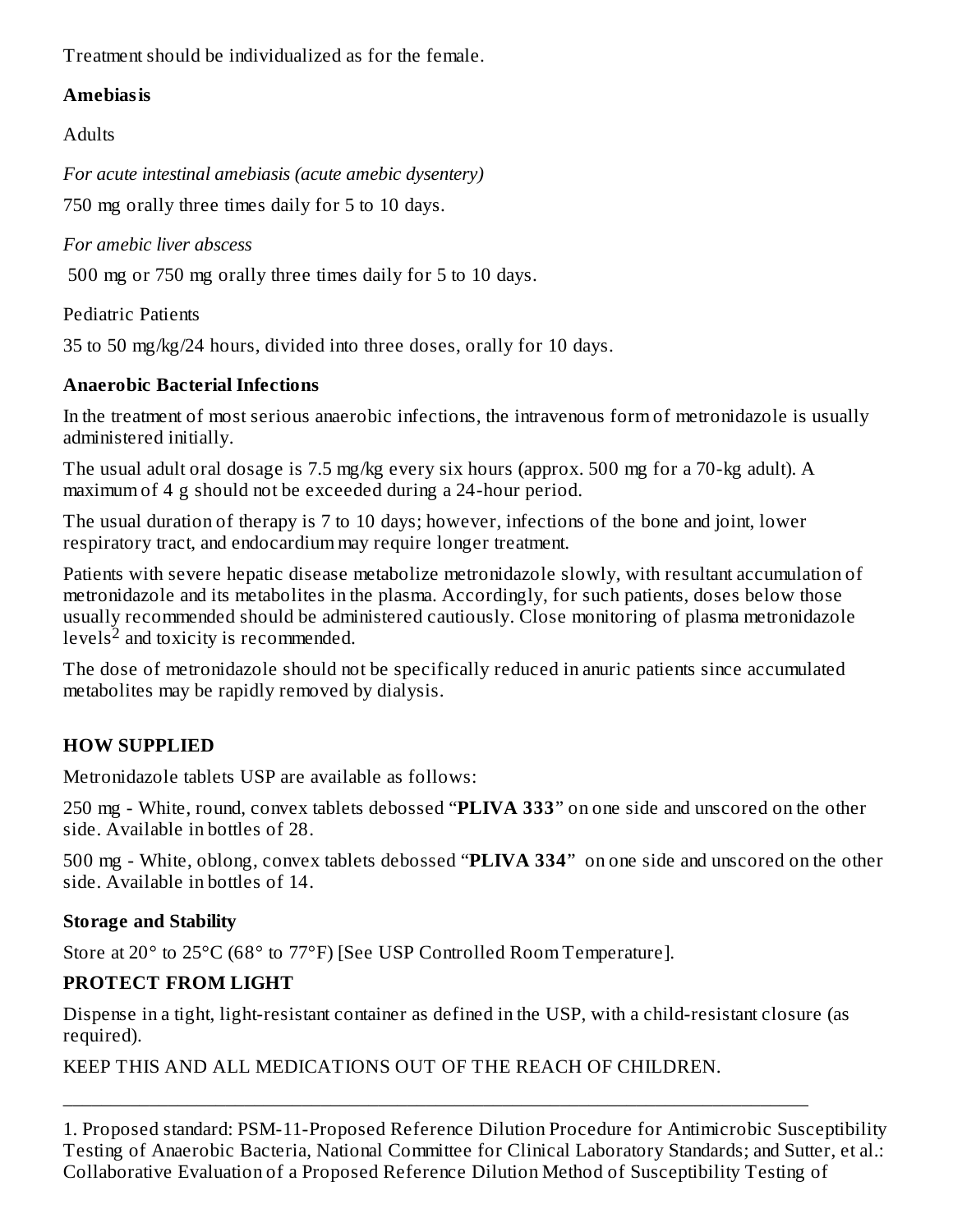Anaerobic Bacteria, Antimicrob. Agents Chemother. *16*:495-502 (Oct.) 1979; and Tally, et al.: *In Vitro* Activity of Thienamycin, Antimicrob. Agents Chemother. *14*:436-438 (Sept.) 1978.

2. Ralph, E.D., and Kirby, W.M.M.: Bioassay of Metronidazole With Either Anaerobic or Aerobic Incubation, J. Infect. Dis. *132*:587-591 (Nov.) 1975; or Gulaid, et al.: Determination of Metronidazole and Its Major Metabolites in Biological Fluids by High Pressure Liquid Chromatography, Br. J. Clin. Pharmacol. *6*:430-432, 1978.

Manufactured In Czech Republic By:

#### **TEVA CZECH INDUSTRIES s.r.o.**

Opava-Komarov, Czech Republic

Manufactured For:

#### **TEVA PHARMACEUTICALS USA**

Sellersville, PA 18960

Repackaged By : Aidarex Pharmaceuticals LLC, Corona, CA 92880

Rev. A 6/2011

#### **PRINCIPAL DISPLAY PANEL**

| <b>RX ONLY</b><br>LIBERTY Pharmaceuticals Inc.<br>NDC:00440-1795-28<br><b>METRONIDAZOLE</b><br><b>FLAGYL</b><br><b>Generic for Brand Name:</b>                 | PACKAGED BY: AIDAREX PHARMACEUTICALS LLC<br>CORONA, CA 92880<br>in de la construction de la construction de la construction de la construction de la construction de la constr<br>De la construction de la construction de la construction de la construction de la construction de la construct |
|----------------------------------------------------------------------------------------------------------------------------------------------------------------|--------------------------------------------------------------------------------------------------------------------------------------------------------------------------------------------------------------------------------------------------------------------------------------------------|
| <b>250mg</b><br><b>∥28 TABS</b>                                                                                                                                | <b>DOCTOR</b><br><b>DATE</b>                                                                                                                                                                                                                                                                     |
| <b>WO KAN FIRSTANDAL MATERIAL</b><br><b>EACH TABLET</b><br><b>CONTAINS THE</b><br>METRONIDAZOLE<br>250 <sub>ma</sub><br>FOLLOWING ACTIVE<br><b>INGREDIENTS</b> | PATIENT:<br>▋<br><b>WHITE ROUND TABLET W/ PLIVA 333</b><br><b>ON ONE SIDE</b>                                                                                                                                                                                                                    |
| EXP DATE:<br>LOT:                                                                                                                                              | Take Every<br>Hour (s)                                                                                                                                                                                                                                                                           |
| <b>MFR:</b> PLIVA KRAKOW PHARMACEUTICAL CO. KRAKOW, POLAND                                                                                                     | Time (s) a day                                                                                                                                                                                                                                                                                   |

#### **Metronidazole Tablets USP, 250 mg 28 Tablets Label Text**

**NDC** 00440**-1795-28 METRONIDAZOLE Tablets USP 250 mg**

**Rx only**

**28 TABLETS**

**PRINCIPAL DISPLAY PANEL**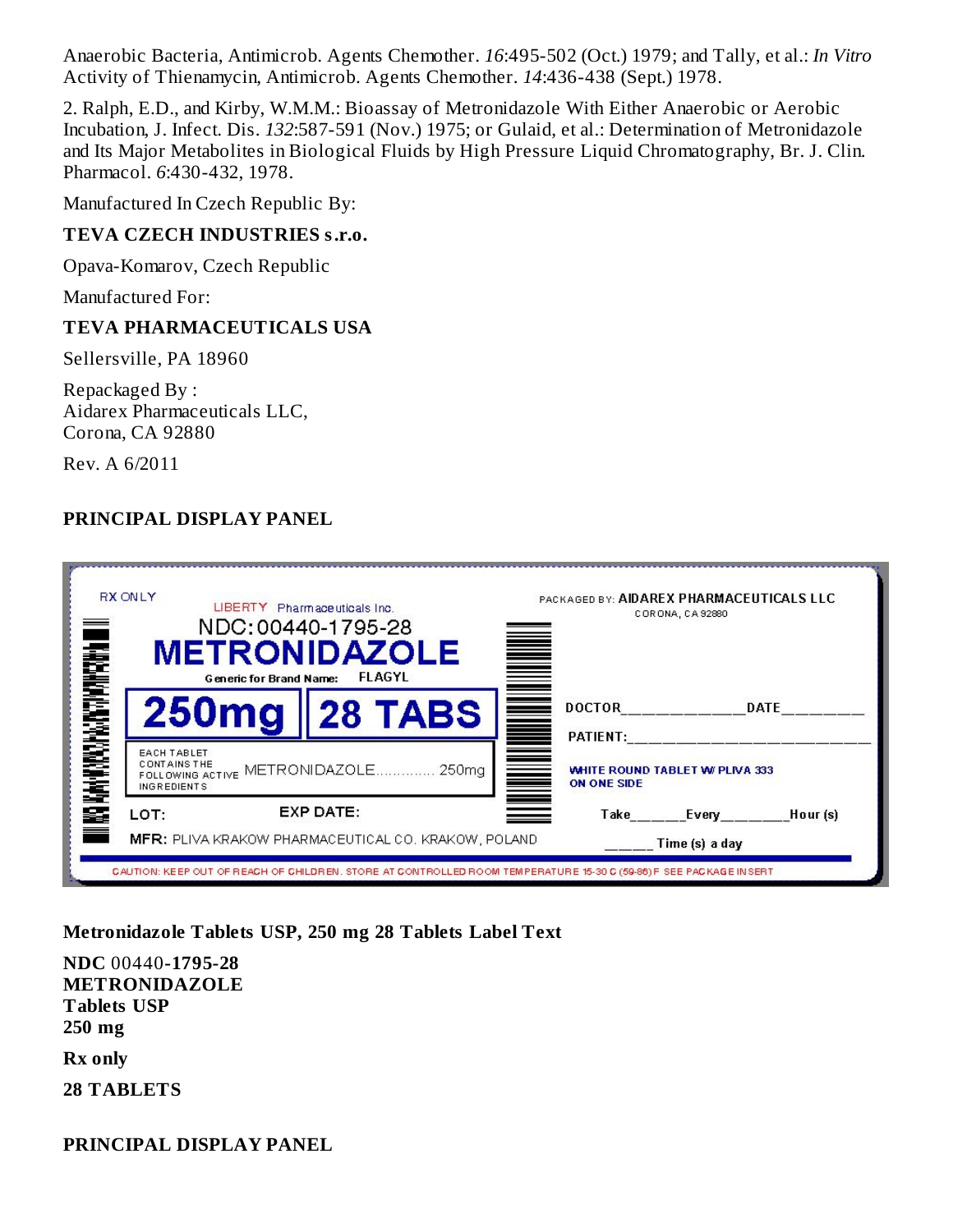|                                                        | <b>RX ONLY</b>                                                                                             | LIBERTY Pharmaceuticals Inc.<br>NDC: 00440-1796-14<br><b>METRONIDAZOLE</b>                                         | CORONA, CA 92880                                                               | PACKAGED BY: AIDAREX PHARMACEUTICALS LLC |  |
|--------------------------------------------------------|------------------------------------------------------------------------------------------------------------|--------------------------------------------------------------------------------------------------------------------|--------------------------------------------------------------------------------|------------------------------------------|--|
| <b>THE REAL PROPERTY AND REAL PROPERTY OF THE REAL</b> | <b>Generic for Brand Name:</b><br>500 mg                                                                   | <b>FLAGYL</b><br>4 TABS                                                                                            | <u>Note</u><br><b>DOCTOR</b>                                                   | <b>DATE</b>                              |  |
|                                                        | <b>EACH TABLET</b><br><b>CONTAINS THE</b><br>METRONIDAZOLE 500mg<br>FOLLOWING ACTIVE<br><b>INGREDIENTS</b> |                                                                                                                    | PATIENT:<br>≣<br><b>WHITE OBLONG TABLET W/ PLIVA 334</b><br><b>ON ONE SIDE</b> |                                          |  |
|                                                        | LOT:                                                                                                       | EXP DATE:<br>MFR: PLIVA KRAKOW PHARMACEUTICALS CO. S.A., POLAND                                                    | ▀                                                                              | Take Every Hour (s)                      |  |
|                                                        |                                                                                                            | CAUTION: KEEP OUT OF REACH OF CHILDREN. STORE AT CONTROLLED ROOM TEMPERATURE 15-30 C (59-86) FISEE PACKAGE IN SERT |                                                                                |                                          |  |

**Metronidazole Tablets USP, 500 mg 14 Tablets Label Text**

| NDC 00440-1796-14    |
|----------------------|
| <b>METRONIDAZOLE</b> |
| Tablets USP          |
| 500 mg               |

**Rx only**

**14 TABLETS**

| <b>METRONIDAZOLE</b>                                                   |                        |                                |                    |                          |                              |  |  |
|------------------------------------------------------------------------|------------------------|--------------------------------|--------------------|--------------------------|------------------------------|--|--|
| metronidazole tablet                                                   |                        |                                |                    |                          |                              |  |  |
|                                                                        |                        |                                |                    |                          |                              |  |  |
| <b>Product Information</b>                                             |                        |                                |                    |                          |                              |  |  |
| Product Type                                                           |                        | <b>HUMAN PRESCRIPTION DRUG</b> | Item Code (Source) |                          | NDC:0440-1795(NDC:50111-333) |  |  |
| <b>Route of Administration</b>                                         | ORAL                   |                                |                    |                          |                              |  |  |
|                                                                        |                        |                                |                    |                          |                              |  |  |
|                                                                        |                        |                                |                    |                          |                              |  |  |
| <b>Active Ingredient/Active Moiety</b>                                 |                        |                                |                    |                          |                              |  |  |
|                                                                        | <b>Ingredient Name</b> |                                |                    | <b>Basis of Strength</b> | Strength                     |  |  |
| METRONIDAZOLE (UNII: 140 QMO216 E) (METRONIDAZOLE - UNII:140 QMO216 E) |                        |                                |                    | <b>METRONIDAZOLE</b>     | $250$ mg                     |  |  |
|                                                                        |                        |                                |                    |                          |                              |  |  |
| <b>Inactive Ingredients</b>                                            |                        |                                |                    |                          |                              |  |  |
|                                                                        |                        | Strength                       |                    |                          |                              |  |  |
| CELLULOSE, MICRO CRYSTALLINE (UNII: OP1R32D61U)                        |                        |                                |                    |                          |                              |  |  |
| CROSPOVIDONE (UNII: 68401960MK)                                        |                        |                                |                    |                          |                              |  |  |
| <b>SILICON DIO XIDE (UNII: ETJ7Z6 XBU4)</b>                            |                        |                                |                    |                          |                              |  |  |
| HYDRO GENATED COTTONSEED OIL (UNII: Z82Y2C65EA)                        |                        |                                |                    |                          |                              |  |  |
|                                                                        |                        |                                |                    |                          |                              |  |  |
| <b>Product Characteristics</b>                                         |                        |                                |                    |                          |                              |  |  |
| Color                                                                  | <b>WHITE</b>           | <b>Score</b>                   |                    | no score                 |                              |  |  |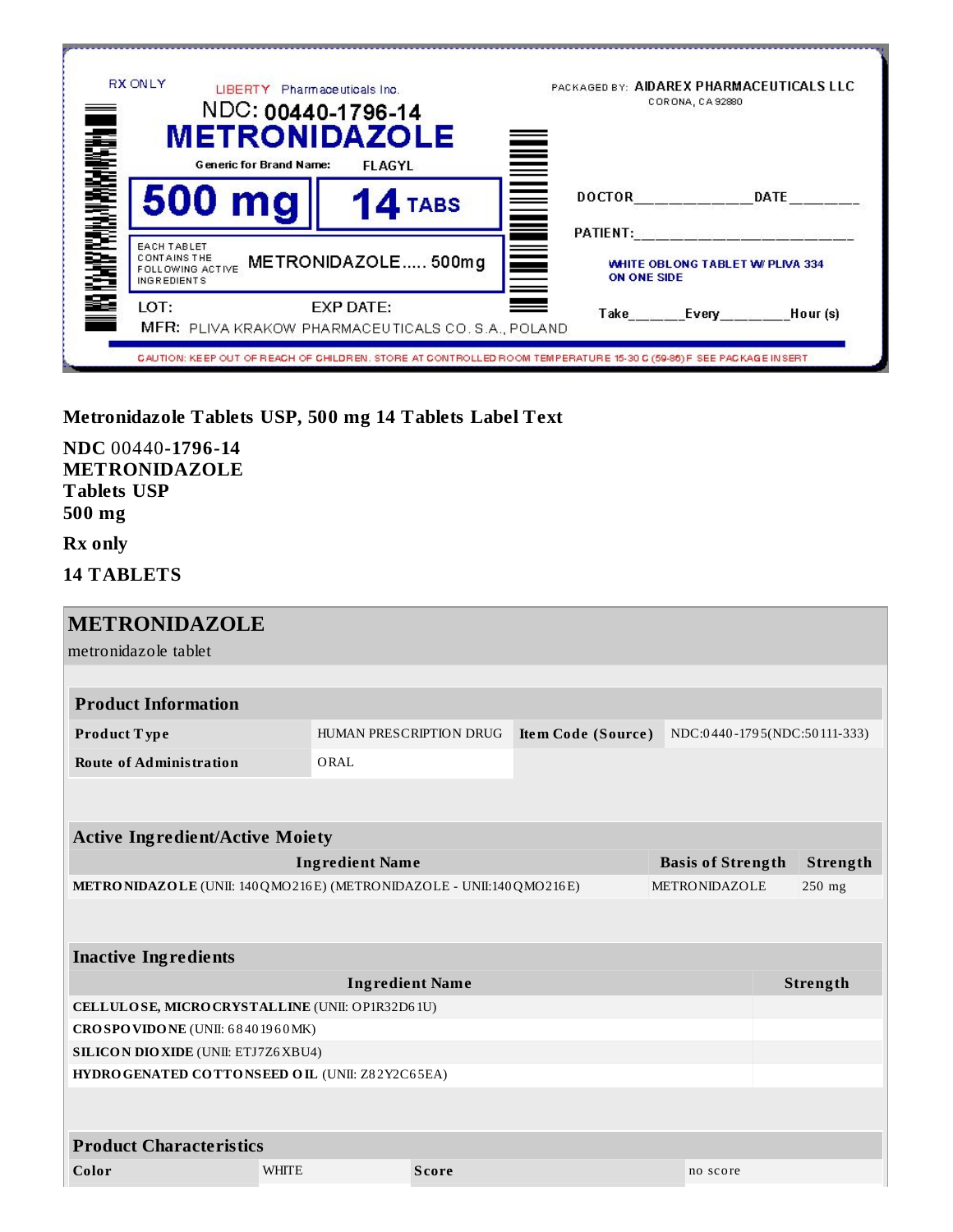|                              | <b>Shape</b>              | <b>ROUND</b>                                    | <b>Size</b>         |  |                             | 9mm                       |                           |  |  |
|------------------------------|---------------------------|-------------------------------------------------|---------------------|--|-----------------------------|---------------------------|---------------------------|--|--|
|                              | <b>Flavor</b>             |                                                 | <b>Imprint Code</b> |  |                             | PLIVA;333                 |                           |  |  |
|                              | <b>Contains</b>           |                                                 |                     |  |                             |                           |                           |  |  |
|                              |                           |                                                 |                     |  |                             |                           |                           |  |  |
|                              |                           |                                                 |                     |  |                             |                           |                           |  |  |
|                              | Packaging                 |                                                 |                     |  |                             |                           |                           |  |  |
| #                            | <b>Item Code</b>          | <b>Package Description</b>                      |                     |  | <b>Marketing Start Date</b> | <b>Marketing End Date</b> |                           |  |  |
|                              | 1 NDC:0440-1795-28        | 28 in 1 BOTTLE, PLASTIC                         |                     |  |                             |                           |                           |  |  |
|                              |                           |                                                 |                     |  |                             |                           |                           |  |  |
|                              |                           |                                                 |                     |  |                             |                           |                           |  |  |
| <b>Marketing Information</b> |                           |                                                 |                     |  |                             |                           |                           |  |  |
|                              |                           |                                                 |                     |  |                             |                           |                           |  |  |
|                              | <b>Marketing Category</b> | <b>Application Number or Monograph Citation</b> |                     |  | <b>Marketing Start Date</b> |                           | <b>Marketing End Date</b> |  |  |
|                              | <b>ANDA</b>               | ANDA070027                                      |                     |  | 09/30/1990                  |                           |                           |  |  |
|                              |                           |                                                 |                     |  |                             |                           |                           |  |  |
|                              |                           |                                                 |                     |  |                             |                           |                           |  |  |
|                              |                           |                                                 |                     |  |                             |                           |                           |  |  |

| <b>METRONIDAZOLE</b><br>metronidazole tablet    |                                                    |                                                                      |  |                             |                          |  |  |                              |
|-------------------------------------------------|----------------------------------------------------|----------------------------------------------------------------------|--|-----------------------------|--------------------------|--|--|------------------------------|
|                                                 |                                                    |                                                                      |  |                             |                          |  |  |                              |
| <b>Product Information</b>                      |                                                    |                                                                      |  |                             |                          |  |  |                              |
| Product Type                                    |                                                    | HUMAN PRESCRIPTION DRUG                                              |  | Item Code (Source)          |                          |  |  | NDC:0440-1796(NDC:50111-334) |
| <b>Route of Administration</b>                  |                                                    | ORAL                                                                 |  |                             |                          |  |  |                              |
|                                                 |                                                    |                                                                      |  |                             |                          |  |  |                              |
|                                                 |                                                    |                                                                      |  |                             |                          |  |  |                              |
| <b>Active Ingredient/Active Moiety</b>          |                                                    |                                                                      |  |                             |                          |  |  |                              |
|                                                 |                                                    | <b>Ingredient Name</b>                                               |  |                             | <b>Basis of Strength</b> |  |  | Strength                     |
|                                                 |                                                    | METRONIDAZOLE (UNII: 140 QMO216E) (METRONIDAZOLE - UNII:140 QMO216E) |  |                             | METRONIDAZOLE            |  |  | 500 mg                       |
|                                                 |                                                    |                                                                      |  |                             |                          |  |  |                              |
|                                                 |                                                    |                                                                      |  |                             |                          |  |  |                              |
| <b>Inactive Ingredients</b>                     |                                                    |                                                                      |  |                             |                          |  |  |                              |
| CELLULOSE, MICRO CRYSTALLINE (UNII: OP1R32D61U) |                                                    | <b>Ingredient Name</b>                                               |  |                             |                          |  |  | Strength                     |
| CROSPOVIDONE (UNII: 68401960MK)                 |                                                    |                                                                      |  |                             |                          |  |  |                              |
| <b>SILICON DIO XIDE (UNII: ETJ7Z6 XBU4)</b>     |                                                    |                                                                      |  |                             |                          |  |  |                              |
| HYDROGENATED COTTONSEED OIL (UNII: Z82Y2C65EA)  |                                                    |                                                                      |  |                             |                          |  |  |                              |
|                                                 |                                                    |                                                                      |  |                             |                          |  |  |                              |
|                                                 |                                                    |                                                                      |  |                             |                          |  |  |                              |
| <b>Product Characteristics</b>                  |                                                    |                                                                      |  |                             |                          |  |  |                              |
| Color                                           | <b>WHITE</b><br><b>Score</b><br>no score           |                                                                      |  |                             |                          |  |  |                              |
| <b>Shape</b>                                    | OVAL (oblong)<br><b>Size</b><br>$16 \,\mathrm{mm}$ |                                                                      |  |                             |                          |  |  |                              |
| Flavor<br><b>Imprint Code</b>                   |                                                    |                                                                      |  | PLIVA;334                   |                          |  |  |                              |
| <b>Contains</b>                                 |                                                    |                                                                      |  |                             |                          |  |  |                              |
|                                                 |                                                    |                                                                      |  |                             |                          |  |  |                              |
|                                                 |                                                    |                                                                      |  |                             |                          |  |  |                              |
| <b>Packaging</b>                                |                                                    |                                                                      |  |                             |                          |  |  |                              |
| <b>Item Code</b><br>#                           |                                                    | <b>Package Description</b>                                           |  | <b>Marketing Start Date</b> |                          |  |  | <b>Marketing End Date</b>    |
| 1 NDC:0440-1796-14                              |                                                    | 14 in 1 BOTTLE, PLASTIC                                              |  |                             |                          |  |  |                              |